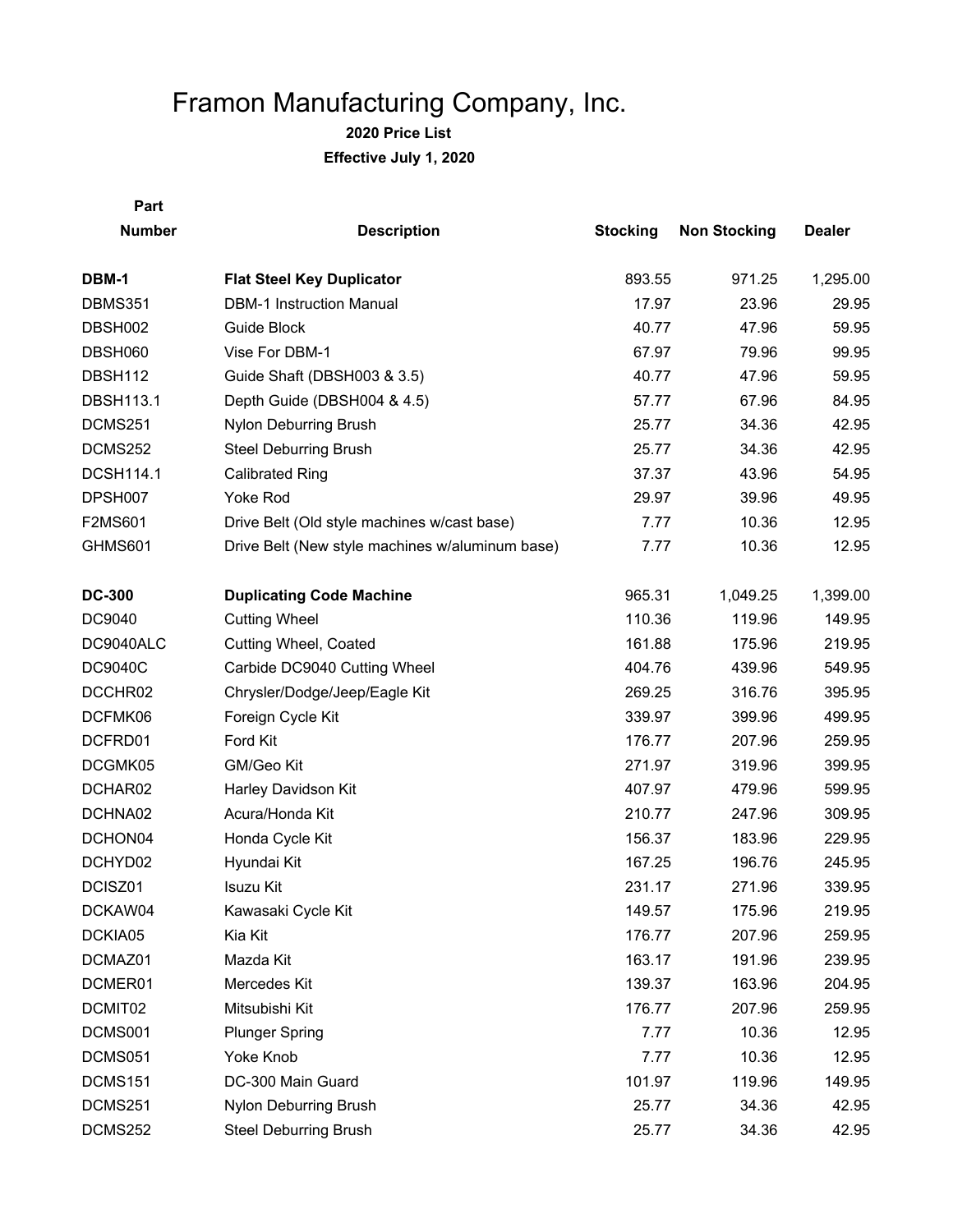| Part             |                                                |                 |                     |               |
|------------------|------------------------------------------------|-----------------|---------------------|---------------|
| <b>Number</b>    | <b>Description</b>                             | <b>Stocking</b> | <b>Non Stocking</b> | <b>Dealer</b> |
| DCMS350          | DC-300 Instruction Manual                      | 17.97           | 23.96               | 29.95         |
| DCMS401          | 5/16" Hex Key Short Arm                        | 5.97            | 7.96                | 9.95          |
| DCMS402          | 3/32" Hex Key Short Arm                        | 5.97            | 7.96                | 9.95          |
| DCMS410-PK5      |                                                | 11.97           | 15.96               | 19.95         |
| DCMS454          | Brass Shim (Pack of 5)<br><b>Motor Bushing</b> | 9.57            | 12.76               | 15.95         |
|                  |                                                | 5.97            | 7.96                |               |
| <b>DCMS551</b>   | <b>Tip Stop</b>                                |                 |                     | 9.95          |
| DCMS603          | Rubber Bumper                                  | 7.17            | 9.56                | 11.95         |
| DCMS651          | 2" Pulley                                      | 23.97           | 31.96               | 39.95         |
| DCMS701          | 5/8 Rod Wiper                                  | 5.97            | 7.96                | 9.95          |
| DCMS737          | DC-300 Spindle/Spacer/Bearings                 | 95.17           | 111.96              | 139.95        |
| DCMT001          | Indicating Light                               | 26.97           | 35.96               | 44.95         |
| DCMT002          | 110 V AC Motor (1/6 hp 48 frame)               | 156.37          | 183.96              | 229.95        |
| DCNIS01          | Nissan Kit                                     | 98.57           | 115.96              | 144.95        |
| DCSC006          | 3/8"-24 x 3/4 SHCS Left Hand Thread            | 20.37           | 27.16               | 33.95         |
| DCSH003          | Vise Bar                                       | 67.97           | 79.96               | 99.95         |
| DCSH005          | Depth Plunger                                  | 17.97           | 23.96               | 29.95         |
| DCSH006          | Cam Pin                                        | 14.97           | 19.96               | 24.95         |
| DCSH007          | Push Pin                                       | 14.97           | 19.96               | 24.95         |
| DCSH010          | Depth Guide                                    | 29.97           | 39.96               | 49.95         |
| DCSH021          | #1 Depth Cam                                   | 58.45           | 68.76               | 85.95         |
| DCSH022          | #2 Depth Cam                                   | 58.45           | 68.76               | 85.95         |
| DCSH023          | #3 Depth Cam                                   | 58.45           | 68.76               | 85.95         |
| DCSH024          | #4 Depth Cam                                   | 58.45           | 68.76               | 85.95         |
| DCSH025          | #5 Depth Cam                                   | 58.45           | 68.76               | 85.95         |
| DCSH026          | #6 Depth Cam                                   | 58.45           | 68.76               | 85.95         |
| DCSH027          | #7 Depth Cam                                   | 58.45           | 68.76               | 85.95         |
| DCSH038          | #8 Depth Cam                                   | 58.45           | 68.76               | 85.95         |
| DCSH039          | #9 Depth Cam                                   | 58.45           | 68.76               | 85.95         |
| DCSH040          | #10 Depth Cam                                  | 58.45           | 68.76               | 85.95         |
| DCSH041          | #11 Depth Cam                                  | 58.45           | 68.76               | 85.95         |
| DCSH060          | DC-300 Vise                                    | 81.57           | 95.96               | 119.95        |
| <b>DCSH114.1</b> | <b>Calibrated Ring</b>                         | 40.77           | 47.96               | 59.95         |
| DCSH120          | #100 Depth Cam                                 | 58.45           | 68.76               | 85.95         |
| DCSH121          | #200 Depth Cam                                 | 58.45           | 68.76               | 85.95         |
| DCSH297          | Depth Guide/Shaft Assembly Lug/Bushing         | 74.77           | 87.96               | 109.95        |
| DCSH298          | Depth Guide/Shaft Assembly 2nd Version Long    | 74.77           | 87.96               | 109.95        |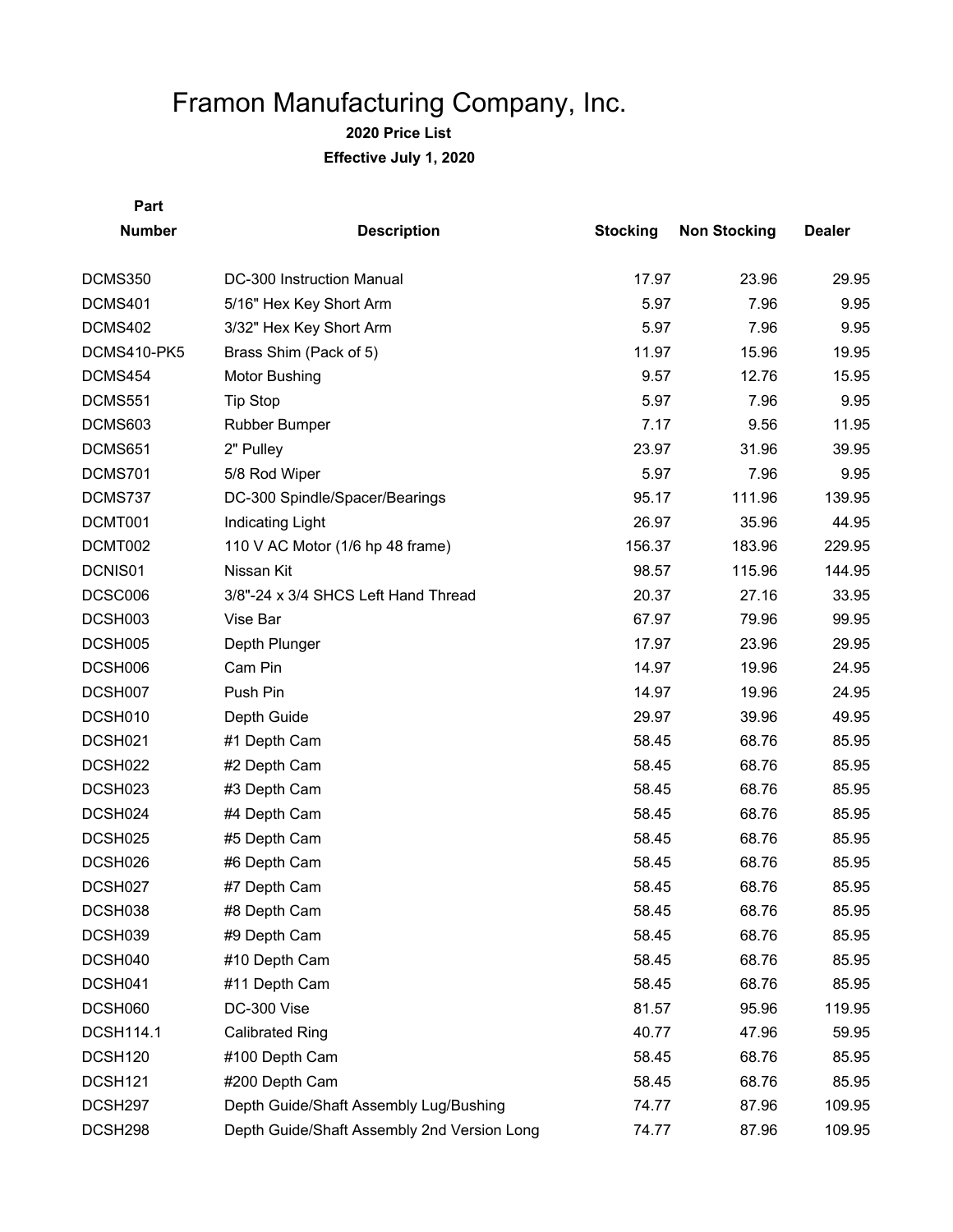**2020 Price List Effective July 1, 2020**

**Part Number Description Stocking Non Stocking Dealer** DCSH299 Depth Guide/Shaft Assembly 3rd Version Short 74.77 87.96 109.95 DCSHX01 Two Piece Yoke, Narrow Spacing The Contract Research 129.95 129.95 DCSUB01 Subaru Kit 88.37 103.96 129.95 DCSZC03 Suzuki Cycle Kit 84.97 89.96 124.95 DCTOY02 Toyota Kit 241.37 283.96 354.95 DCVOL01 Volvo Kit 135.97 159.96 199.95 DCVW01 Audi/Volkswagen Kit 64.97 84.97 84.97 84.95 84.97 84.95 84.97 89.96 124.95 DCYAM03 Yamaha Cycle Kit 101.97 119.96 149.95 DPSH007 Yoke Rod 29.97 39.96 49.95 Grp A Space Keys Space Keys 3. The Space Seys 11.97 15.96 19.95 Grp B Space Keys Space Keys, Special 14.97 19.96 24.95 Grp C Space Keys Space Keys, Special 23.97 31.96 39.95 F2MS551 Key Stop (Shoulder Stop) 7.77 10.36 12.95 F2MS601 Drive Belt (Old style machines w/cast base) 7.77 10.36 12.95 GHMS601 Drive Belt (New style machines w/aluminum base) 7.77 10.36 12.95 **DF-1 Safe Drilling Fixture 1,482.81** 1,611.75 2,149.00 **DF-1-JIG Drill Jig Assembly Only For DF-1** 1,034.31 1,124.25 1,499.00 **EXP1 Express Semi Automatic Duplicator 1,206.81** 1,311.75 1,749.00 GHMS601 Drive Belt for Express s/n<920240 7.77 10.36 12.95 ICMS561 Adjustable Vise Clamp Nut 28.17 37.56 46.95 ICMS601 Linked Drive Belt - supersede to JDMS601 JDMS601 Drive Belt - Green Round for JD-12/EXP/MD 17.97 23.96 29.95 LK84TiAln Express Cutter 132.44 143.96 179.95 LKMS003 Right Hand Torsion Spring 20.97 20.97 27.96 34.95 LKMS004 Left Hand Torsion Spring 20 20.97 27.96 34.95 LKMS075 Push Pull Knob 8.97 11.96 14.95 LKMS076 Yoke Handle 17.97 23.96 29.95 LKMS077 Black Plastic Ball 14.97 19.96 24.95 LKMS094 Push-Pull Lift Assembly 81.57 95.96 119.95 LKMS605 Drive V-Belt for Express supersede to JDMS601 LKSH050 Vise for Express, Serial #>920240 88.37 103.96 129.95 LKSH099 Vise for Express, Serial #<920240 88.37 103.96 129.95 LKSH108.9 Guide Shaft 28.17 37.56 46.95 LKSH112 Lever Handle 26.97 35.96 44.95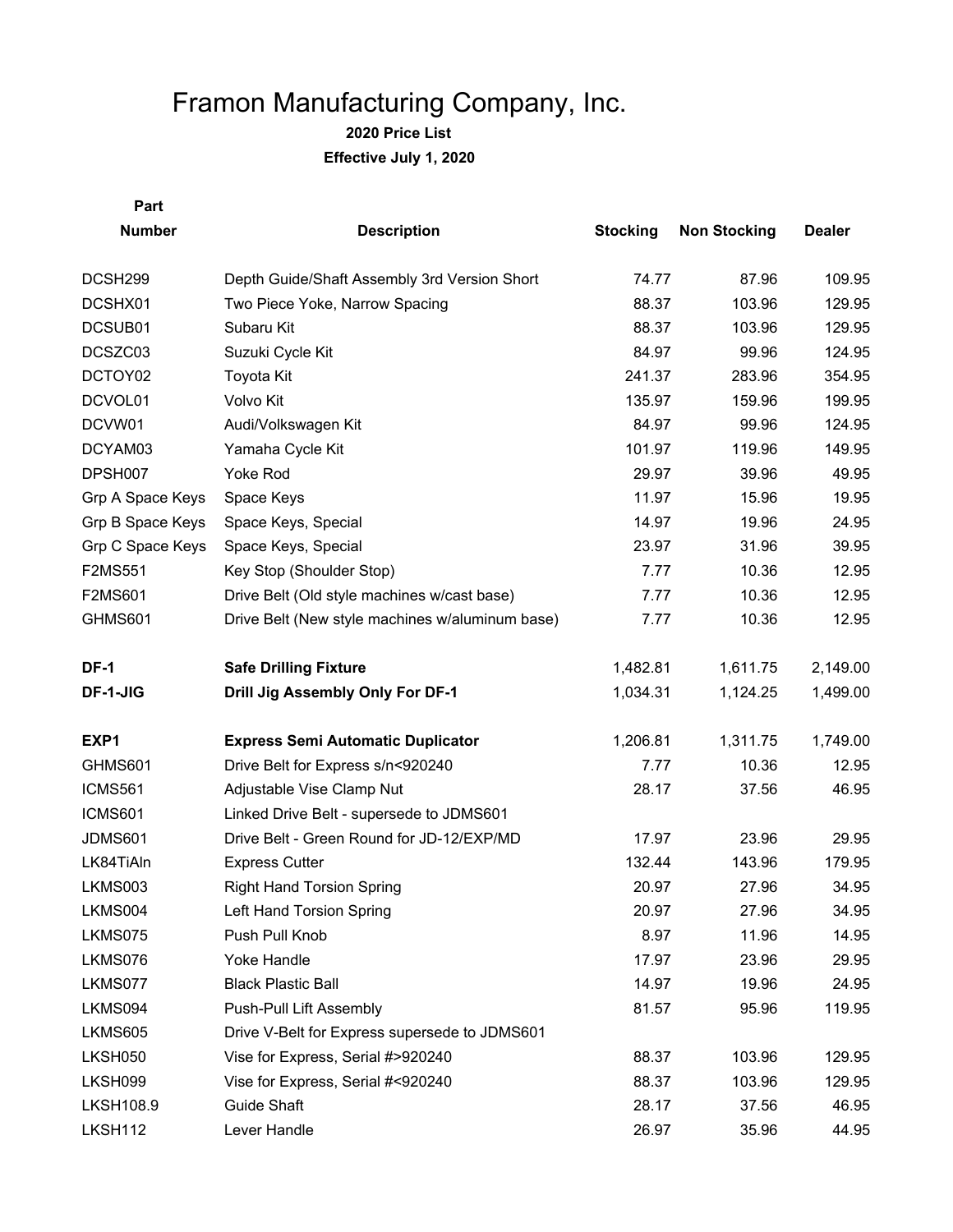| Part             |                                              |                 |                     |               |
|------------------|----------------------------------------------|-----------------|---------------------|---------------|
| <b>Number</b>    | <b>Description</b>                           | <b>Stocking</b> | <b>Non Stocking</b> | <b>Dealer</b> |
|                  |                                              |                 |                     |               |
| LKSH119          | Key Stop Rod                                 | 23.97           | 31.96               | 39.95         |
| LKSH121          | Key Stop Knob                                | 22.17           | 29.56               | 36.95         |
| LKSH124          | Guide                                        | 23.97           | 31.96               | 39.95         |
| FRA <sub>2</sub> | #2 Code Machine - (New Package)              | 1,238.55        | 1,346.25            | 1,795.00      |
| <b>FRA2-12V</b>  | #2 Code Machine, 12 Volt                     | 1,376.55        | 1,496.25            | 1,995.00      |
| FRA2J            | #2J Code Machine For Detention Work          | 2,687.55        | 2,921.25            | 3,895.00      |
| FRA2J-AA1        | #2J Code Machine For Assa/Southern A1        | 2,687.55        | 2,921.25            | 3,895.00      |
| <b>FRA2JCONV</b> | <b>Convert FRA2 to FRA2J</b>                 | 732.32          | 796.00              | 995.00        |
| 2DMS501          | FRA2D Space/Depth Indicator                  | 81.57           | 95.96               | 119.95        |
| DCMS410-PK5      | Brass Shim (Pack of 5)                       | 11.97           | 15.96               | 19.95         |
| DCMT002          | 110 V AC Motor (1/6 hp 48 frame)             | 156.37          | 183.96              | 229.95        |
| F2BA001          | <b>Crank Bearing</b>                         | 13.17           | 17.56               | 21.95         |
| F2BA002          | Feed Handle Bearing                          | 11.97           | 15.96               | 19.95         |
| F2BA003          | Spindle Bearing                              | 17.37           | 23.16               | 28.95         |
| F2MS001          | Compression Spring (Return Spring)           | 11.97           | 15.96               | 19.95         |
| <b>F2MS002</b>   | <b>Extension Spring</b>                      | 11.97           | 15.96               | 19.95         |
| F2MS003-PK5      | Compression Spring (Vise Spring - Pack of 5) | 11.97           | 15.96               | 19.95         |
| F2MS053          | Detent Knob                                  | 7.77            | 10.36               | 12.95         |
| F2MS102          | Depth Plate                                  | 9.57            | 12.76               | 15.95         |
| F2MS103          | Dial Indicator Plate                         | 8.37            | 11.16               | 13.95         |
| F2MS104          | Depth Plate Pointer                          | 8.37            | 11.16               | 13.95         |
| F2MS105          | Spacing Block Indicator                      | 9.57            | 12.76               | 15.95         |
| F2MS301.1        | #2 Belt Guard                                | 81.57           | 95.96               | 119.95        |
| F2MS302          | #2 Cutter Guard                              | 29.97           | 39.96               | 49.95         |
| F2MS303          | Large Chip Guard                             | 16.17           | 21.56               | 26.95         |
| F2MS350          | Depth & Space Manual                         | 88.37           | 103.96              | 129.95        |
| F2MS351          | Binder for Depth & Space Manual              | 20.97           | 27.96               | 34.95         |
| F2MS355          | Depth & Space Manual Filler (No Binder)      | 67.97           | 79.96               | 99.95         |
| F2MS402          | 1/8" Allen Wrench                            | 5.97            | 7.96                | 9.95          |
| F2MS451          | 6" Dial Caliper                              | 50.97           | 59.96               | 74.95         |
| F2MS501          | Feed Handle Cover                            | 8.97            | 11.96               | 14.95         |
| F2MS551          | Key Stop (Shoulder Stop)                     | 7.77            | 10.36               | 12.95         |
| <b>F2MS552</b>   | Spacing Clip                                 | 11.97           | 15.96               | 19.95         |
| F2MS601          | Drive Belt for #1, #2, #2J, #2D              | 7.77            | 10.36               | 12.95         |
| F2MS651          | 2 1/2" OD 1/2" Bore Pulley                   | 23.97           | 31.96               | 39.95         |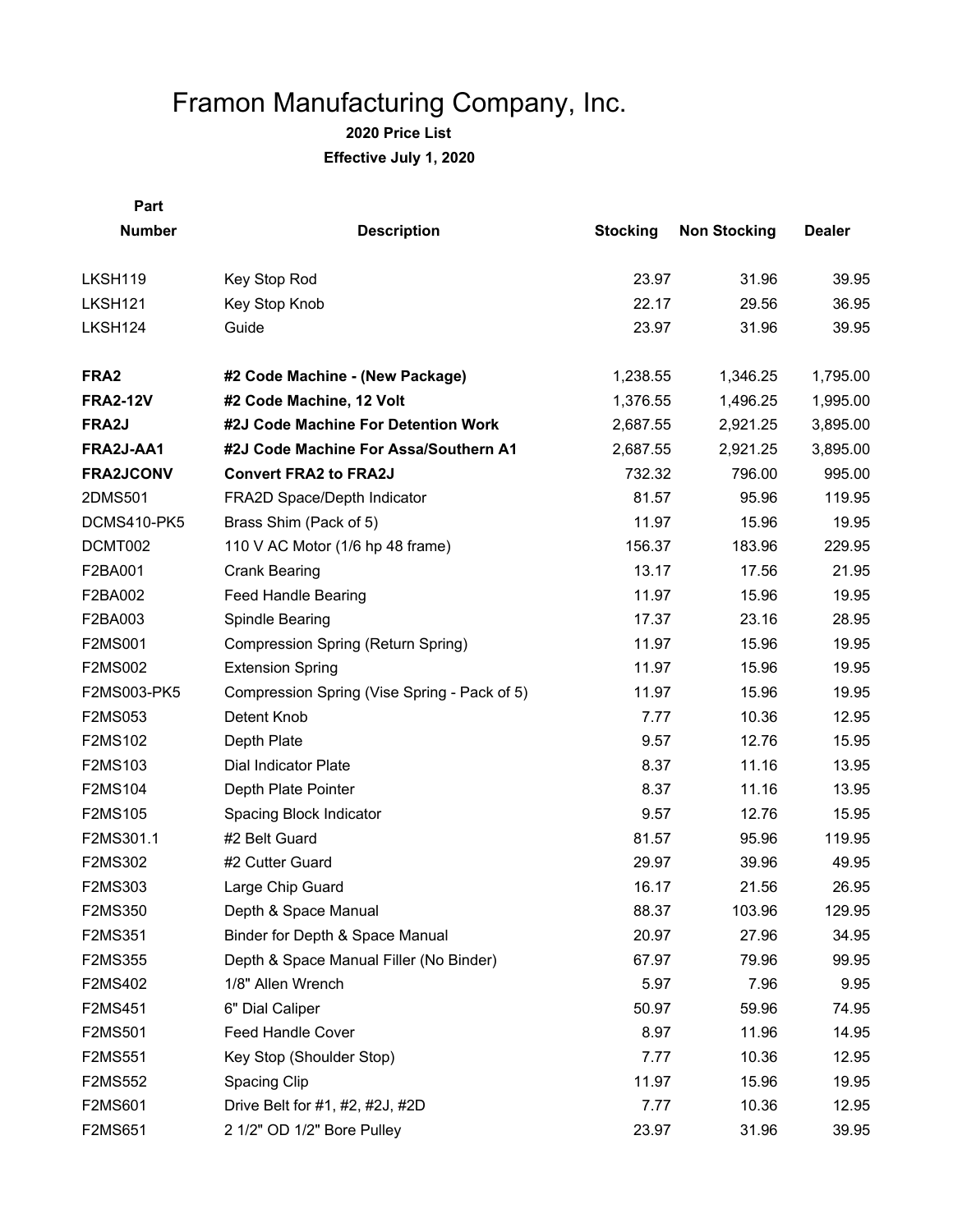**2020 Price List**

**Effective July 1, 2020**

| <b>Number</b>   | <b>Description</b>                             | <b>Stocking</b> | <b>Non Stocking</b> | <b>Dealer</b> |
|-----------------|------------------------------------------------|-----------------|---------------------|---------------|
| F2MS910         | Feed Handle Kit                                | 61.17           | 71.96               | 89.95         |
| F2MSDB1         | Safety Deposit Spacing Block Set               | 112.17          | 131.96              | 164.95        |
| F2MSDBC2        | Includes F2MSDB1, FFS1055, FFS1066, FFS1088    | 210.77          | 247.96              | 309.95        |
| F2MSDBC3        | Includes F2MSDB1, DBC1055, DBC1066, DBC1088    | 421.57          | 495.96              | 619.95        |
| F2MSSB1         | #1 Spacing Block                               | 38.73           | 45.56               | 56.95         |
| F2MSSB2         | #2 Spacing Block                               | 38.73           | 45.56               | 56.95         |
| F2MSSB3         | #3 Spacing Block                               | 38.73           | 45.56               | 56.95         |
| F2MSSB4         | #4 Spacing Block                               | 38.73           | 45.56               | 56.95         |
| F2MSSB5         | #5 Spacing Block                               | 38.73           | 45.56               | 56.95         |
| F2MSSB6         | #6 Spacing Block                               | 38.73           | 45.56               | 56.95         |
| F2MSSBDM        | Diebold / Mosler Spacing Block                 | 40.09           | 47.16               | 58.95         |
| F2MSSBLY        | Lefebure / Yale Spacing Block                  | 40.09           | 47.16               | 58.95         |
| F2MSSBSG        | S & G Spacing Block                            | 40.09           | 47.16               | 58.95         |
| F2MT002         | 110 V AC Motor (1/12 hp 42 frame) - NLA        |                 |                     |               |
| F2MT003         | Three Wire Cord For 110 Volt Machines          | 23.97           | 31.96               | 39.95         |
| F2MT004         | Motor Pulley 3/8" Arbor                        | 23.97           | 31.96               | 39.95         |
| <b>F2MT008</b>  | <b>Toggle Switch</b>                           | 17.97           | 23.96               | 29.95         |
| F2MT743         | Relay for F2MT002                              | 61.17           | 71.96               | 89.95         |
| F2SC003         | Vise Stud                                      | 5.37            | 7.16                | 8.95          |
| F2SH002         | Aluminum Base                                  | 169.97          | 199.96              | 249.95        |
| F2SH003         | <b>Hold Down Slide</b>                         | 28.17           | 37.56               | 46.95         |
| F2SH006         | Feed Handle Spacer                             | 7.77            | 10.36               | 12.95         |
| F2SH008.1       | Depth & Space Crank                            | 40.09           | 47.16               | 58.95         |
| F2SH010         | Key Vise Block                                 | 64.57           | 75.96               | 94.95         |
| F2SH014.1       | Vise Clamp Nut - Superseded to F2SH044/ICMS561 |                 |                     |               |
| F2SH016         | 3/8 Carriage Rod                               | 17.97           | 23.96               | 29.95         |
| F2SH017         | 7/16" Carriage Rod                             | 17.97           | 23.96               | 29.95         |
| F2SH019         | Depth & Space Dial                             | 43.49           | 51.16               | 63.95         |
| F2SH027         | Spacing Block U Holder                         | 37.37           | 43.96               | 54.95         |
| F2SH029         | Spacing Block Adjusting Screw                  | 26.97           | 35.96               | 44.95         |
| F2SH033         | Spindle Shaft                                  | 37.37           | 43.96               | 54.95         |
| F2SH035         | <b>Cutter Washer</b>                           | 11.37           | 15.16               | 18.95         |
| F2SH042         | <b>Tilt Spindle Rod</b>                        | 14.97           | 19.96               | 24.95         |
| F2SH043         | Detent Pin                                     | 10.17           | 13.56               | 16.95         |
| F2SH050         | Auto / I-Core Vise                             | 88.37           | 103.96              | 129.95        |
| <b>F2SH050A</b> | Assa Vise for PS-6000T, KX-1, FRA2             | 95.17           | 111.96              | 139.95        |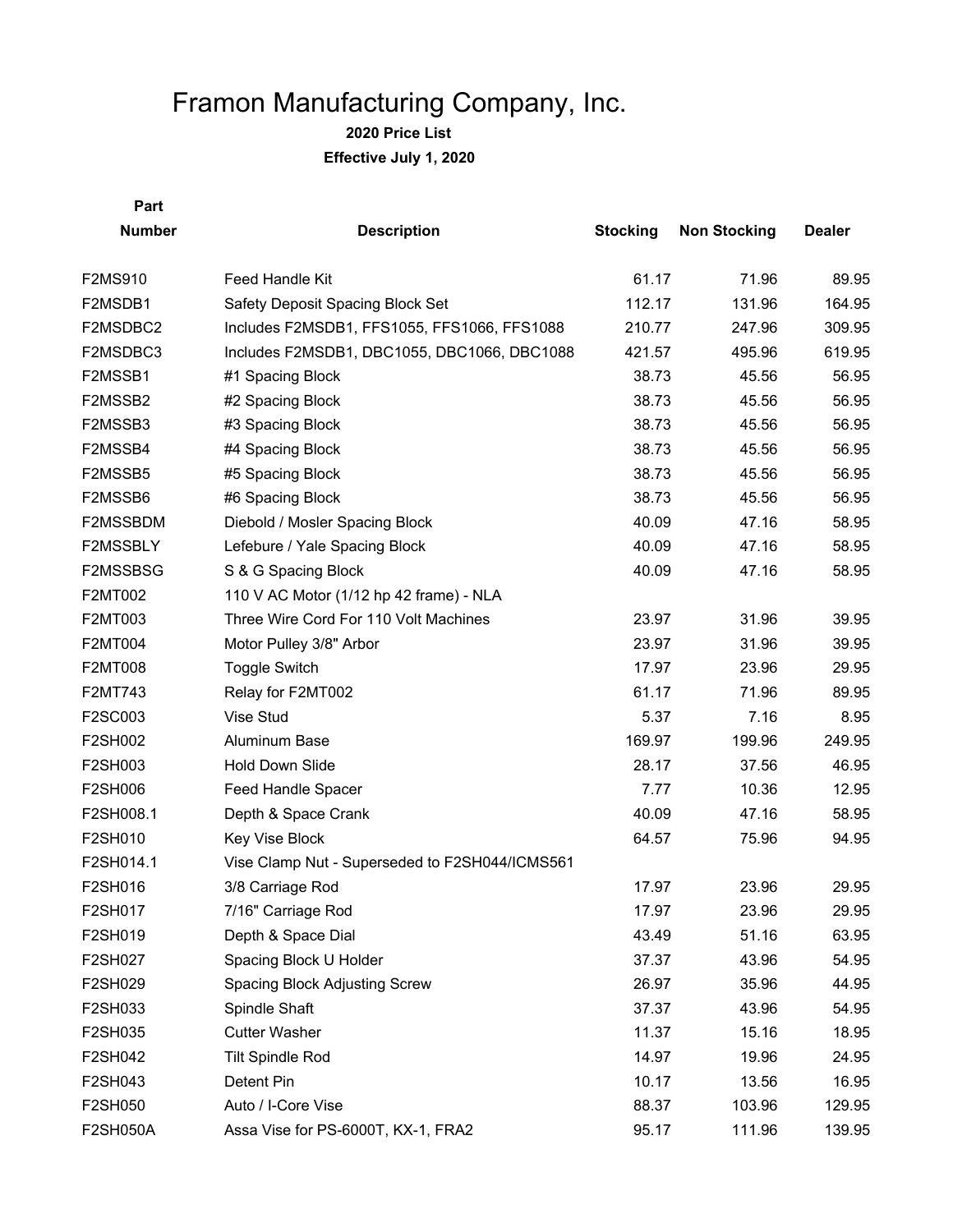**2020 Price List Effective July 1, 2020**

| <b>Number</b>   | <b>Description</b>                          | <b>Stocking</b> | <b>Non Stocking</b> | <b>Dealer</b> |
|-----------------|---------------------------------------------|-----------------|---------------------|---------------|
| F2SH060         | <b>Standard Vise</b>                        | 74.77           | 87.96               | 109.95        |
| F2SH065         | <b>KeyMark Vise</b>                         | 95.17           | 111.96              | 139.95        |
| F2SH070         | Tibbe Fixture (Includes DBC1088)            | 271.97          | 319.96              | 399.95        |
| F2SH080         | Medeco M3 Vise                              | 95.17           | 111.96              | 139.95        |
| F2SH083         | Sargent DG2/DG3 Vise                        | 95.17           | 111.96              | 139.95        |
| F2SH1112J       | Jail Vise Top & Bottom                      | 122.37          | 143.96              | 179.95        |
| <b>F2SH13J</b>  | Jail Large Stop B                           | 37.37           | 43.96               | 54.95         |
| F2SH14J         | Jail Small Stop A                           | 37.37           | 43.96               | 54.95         |
| F2SH15J         | Handle Extension For 2J                     | 26.97           | 35.96               | 44.95         |
| F2SH750         | Spacing Block Rack                          | 54.37           | 63.96               | 79.95         |
| F2SH863         | Spacing Crank Upgrade                       | 95.17           | 111.96              | 139.95        |
| F3MT001         | Two Wire Cord For 12 Volt Motor             | 17.97           | 23.96               | 29.95         |
| F3MT002         | 12 V DC Motor                               | 224.37          | 263.96              | 329.95        |
| FSB1001         | Spacing Block Set (Includes F2MS552)        | 224.37          | 263.96              | 329.95        |
| <b>FRA2001N</b> | <b>Locksmith FRA2001</b>                    | 3,791.55        | 4,121.25            | 5,495.00      |
| <b>FRA2001D</b> | Detention FRA2001 (inc vise, three cutters) | 4,136.55        | 4,496.25            | 5,995.00      |
| CNCMS03         | Snap Action Switch (rear)                   | 54.37           | 63.96               | 79.95         |
| CNCMS06         | On/Off Switch (front)                       | 28.17           | 37.56               | 46.95         |
| CNCMS09         | Vise Spring For FRA-2001                    | 7.77            | 10.36               | 12.95         |
| CNCMS13         | Knurled Thumb Screw For FRA-2001 Tip Stop   | 5.97            | 7.96                | 9.95          |
| CNCMS14         | Tip Stop For FRA-2001                       | 5.97            | 7.96                | 9.95          |
| CNCMS15         | Hex Key 3/16 x 9"                           | 13.17           | 17.56               | 21.95         |
| CNCMS16         | Hex Key 5/32 Short Arm                      | 5.97            | 7.96                | 9.95          |
| CNCMS251        | Brush For 2001                              | 16.77           | 22.36               | 27.95         |
| CNCMS405        | Chip Guard For FRA-2001                     | 54.37           | 63.96               | 79.95         |
| CNCMS503        | Fuse for FRA-2001 (ABC-20)                  | 8.97            | 11.96               | 14.95         |
| CNCMS505        | <b>Optical Home Sensor</b>                  | 50.97           | 59.96               | 74.95         |
| CNCMS605        | Drive V-Belt FRA-2001 supersede to CNCMS606 |                 |                     |               |
| CNCMS606        | Drive Belt - Green Round for FRA-2001       | 14.97           | 19.96               | 24.95         |
| CNCMS700        | <b>USB-COM Adapter</b>                      | 33.97           | 39.96               | 49.95         |
| CNCMT002        | 220V Motor (1/12 hp 42 Frame)               | 170.00          | 200.00              | 250.00        |
| CNCMT011        | Drive Motor - New / Oriental                | 204.00          | 240.00              | 300.00        |
| CNCSH050        | <b>Standard Vise</b>                        | 88.37           | 103.96              | 129.95        |
| CNCSH060        | IC / Peaks Vise                             | 95.17           | 111.96              | 139.95        |
| CNCSH065        | KeyMark Vise for FRA-2001                   | 115.57          | 135.96              | 169.95        |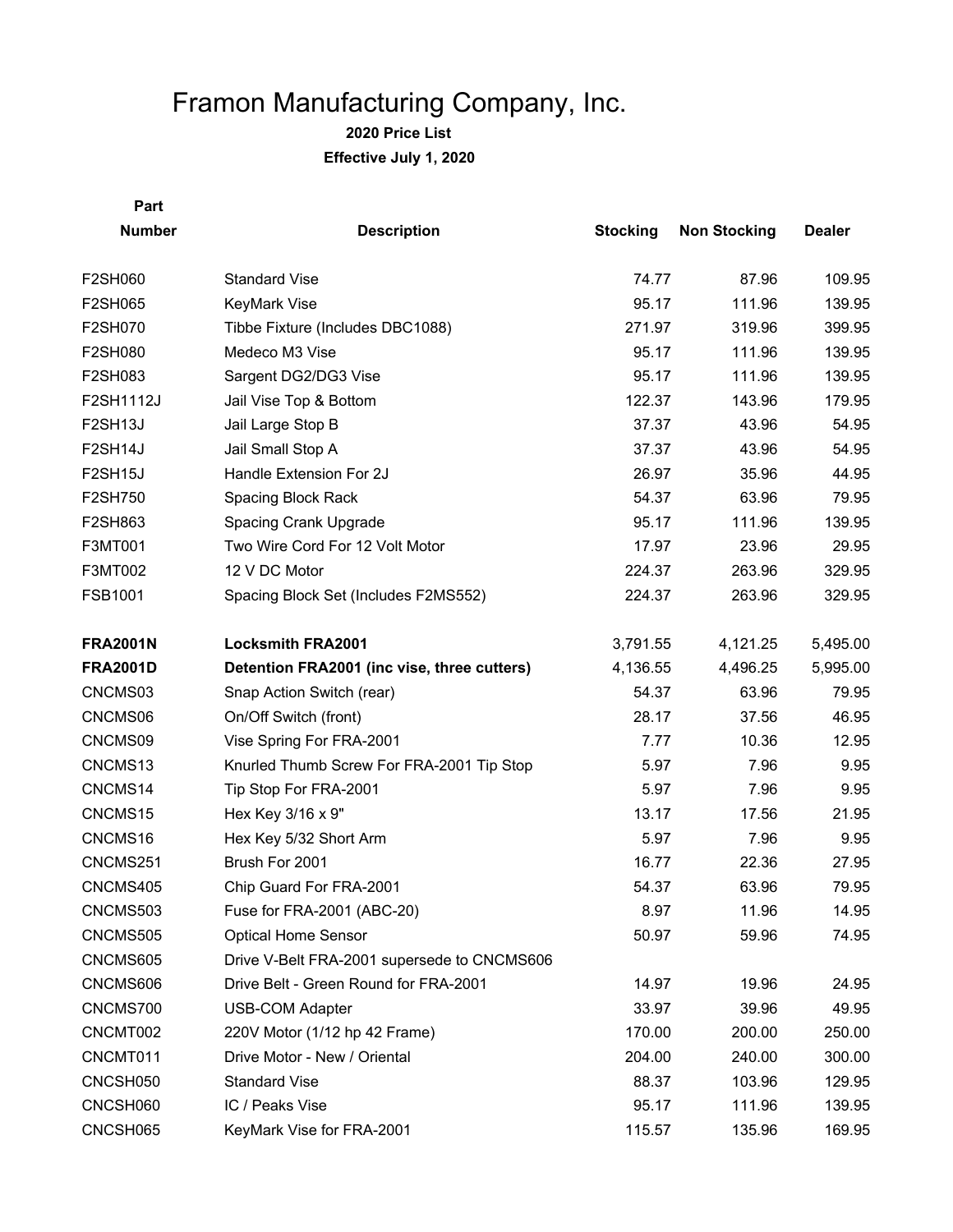| Part            |                                                |                 |                     |               |
|-----------------|------------------------------------------------|-----------------|---------------------|---------------|
| <b>Number</b>   | <b>Description</b>                             | <b>Stocking</b> | <b>Non Stocking</b> | <b>Dealer</b> |
| CNCSH070        | <b>Detention Vise</b>                          | 142.77          | 167.96              | 209.95        |
| CNCSH072        | Safety Deposit Box Vise For FRA2001            | 135.97          | 159.96              | 199.95        |
| F2MS551         | Key Stop (Shoulder Stop)                       | 7.77            | 10.36               | 12.95         |
| $JD-12$         | <b>Paracentric Detention Duplicator / .088</b> | 1,206.81        | 1,311.75            | 1,749.00      |
| <b>JD-12/A1</b> | <b>Paracentric Detention Duplicator / .066</b> | 1,206.81        | 1,311.75            | 1,749.00      |
| <b>JD-12M</b>   | <b>Mogul Detention Duplicator / FC078PC</b>    | 1,275.81        | 1,386.75            | 1,849.00      |
| <b>JD-12B</b>   | Base JD-12 Machine - No Kits Included          | 930.81          | 1,011.75            | 1,349.00      |
| CNCMS605        | Drive V-Belt for FRA-2001 Supersede To JDMS601 |                 |                     |               |
| FC078PC         | Mogul Cutter, Carbide                          | 390.04          | 423.96              | 529.95        |
| ICMS561         | Adjustable Vise Clamp Nut                      | 28.17           | 37.56               | 46.95         |
| JD-1266         | JD-12 .066" Guide & Cutter Kit                 | 373.97          | 439.96              | 549.95        |
| JD-1288         | JD-12 .088" Guide & Cutter Kit                 | 373.97          | 439.96              | 549.95        |
| JD-12MK         | JD-12 Mogul Kit (includes cutter & guide)      | 414.77          | 487.96              | 609.95        |
| <b>JDMS1266</b> | Guide kit for JD-12 / .066 wide                | 95.17           | 111.96              | 139.95        |
| <b>JDMS1288</b> | Guide kit for JD-12 / .088 wide                | 95.17           | 111.96              | 139.95        |
| <b>JDMS601</b>  | Drive Belt - Green Round for JD-12/EXP/MD      | 17.97           | 23.96               | 29.95         |
| JDSH060         | Jail Vise Top & Bottom                         | 115.57          | 135.96              | 169.95        |
| $KX-1$          | <b>Dedicated Code Machine (Base Unit)</b>      | 1,379.31        | 1,499.25            | 1,999.00      |
| <b>KX-1-AR</b>  | KX-1 / Arrow                                   | 1,655.31        | 1,799.25            | 2,399.00      |
| $KX-1-AS$       | KX-1 / Assa                                    | 2,690.31        | 2,924.25            | 3,899.00      |
| <b>KX-1-B2</b>  | <b>KX-1 / Best A-2</b>                         | 1,655.31        | 1,799.25            | 2,399.00      |
| <b>KX-1-B3</b>  | <b>KX-1 / Best A-3</b>                         | 1,655.31        | 1,799.25            | 2,399.00      |
| <b>KX-1-B4</b>  | <b>KX-1 / Best A-4</b>                         | 1,655.31        | 1,799.25            | 2,399.00      |
| KX-1-BM         | KX-1 / Brinks Mogul                            | 2,411.55        | 2,621.25            | 3,495.00      |
| <b>KX-1-BP</b>  | KX-1 / Brinks Paracentric                      | 2,411.55        | 2,621.25            | 3,495.00      |
| KX-1-CD         | KX-1 / Corbin DH & Z System 70                 | 1,655.31        | 1,799.25            | 2,399.00      |
| <b>KX-1-CK</b>  | KX-1 / Corbin K & N System 70                  | 1,655.31        | 1,799.25            | 2,399.00      |
| KX-1-DD         | KX-1 / Dorma "D" Series                        | 1,655.31        | 1,799.25            | 2,399.00      |
| KX-1-DE         | KX-1 / Dorma "E" Series                        | 1,655.31        | 1,799.25            | 2,399.00      |
| <b>KX-1-DG1</b> | KX-1 / Sargent Degree 1                        | 1,655.31        | 1,799.25            | 2,399.00      |
| <b>KX-1-DG2</b> | KX-1 / Sargent Degree 2 / 3                    | 1,655.31        | 1,799.25            | 2,399.00      |
| $KX-1-FA$       | KX-1 / Folger Adam                             | 2,690.31        | 2,924.25            | 3,899.00      |
| <b>KX-1-FI</b>  | KX-1 / Falcon I-Core                           | 1,655.31        | 1,799.25            | 2,399.00      |
| KX-1-FMM        | KX-1 / Folger Maxi Mogul                       | 2,480.55        | 2,696.25            | 3,595.00      |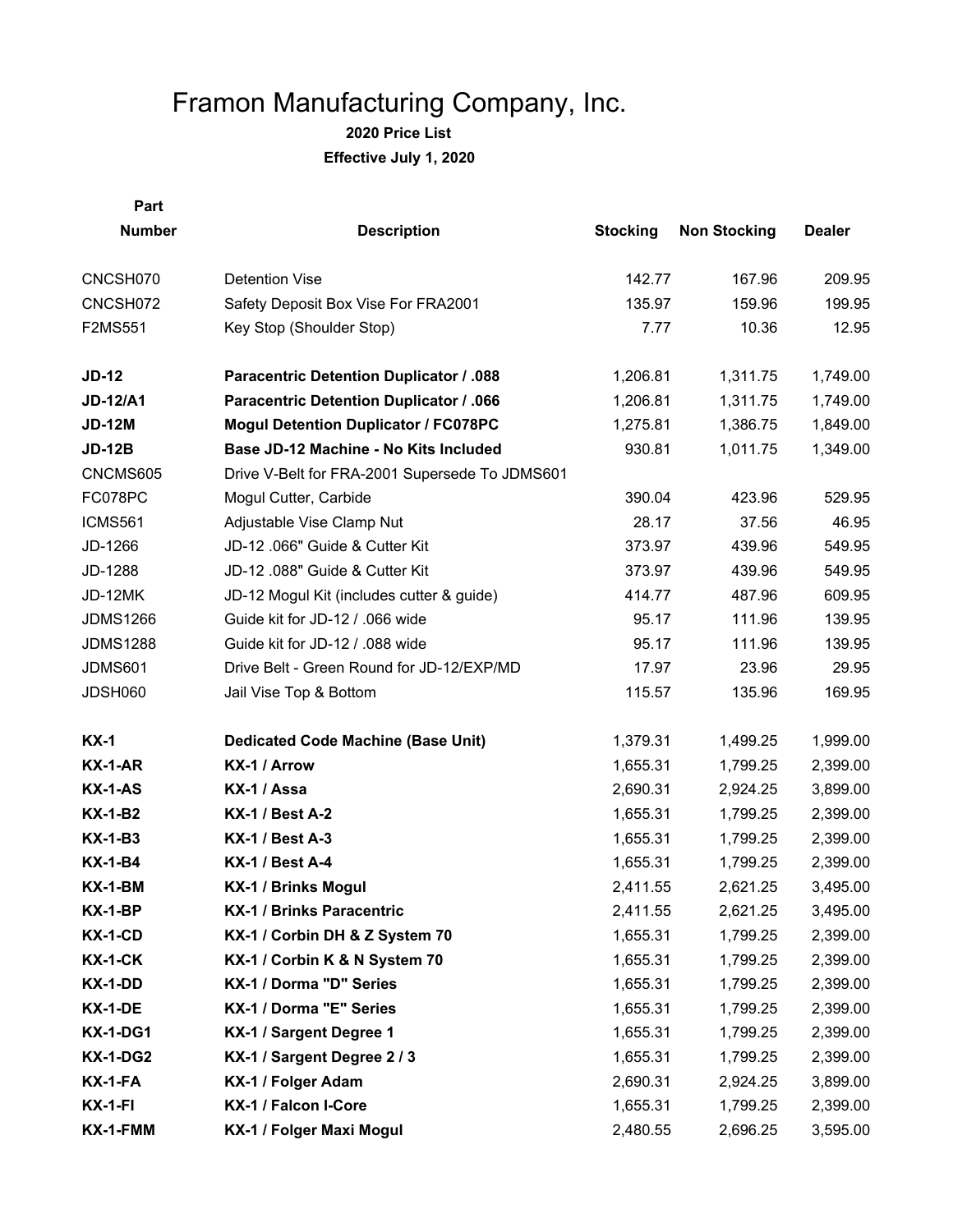**2020 Price List Effective July 1, 2020**

| <b>Number</b>       | <b>Description</b>                             | <b>Stocking</b> | <b>Non Stocking</b> | <b>Dealer</b> |
|---------------------|------------------------------------------------|-----------------|---------------------|---------------|
| $KX-1-K4$           | KX-1 / Kaba 140                                | 1,655.31        | 1,799.25            | 2,399.00      |
| $KX-1-K5$           | KX-1 / Kaba 150                                | 1,655.31        | 1,799.25            | 2,399.00      |
| <b>KX-1-KW</b>      | KX-1 / Kwikset 5 Pin                           | 1,655.31        | 1,799.25            | 2,399.00      |
| $KX-1-MB$           | KX-1 / Medeco Bi-Axial                         | 1,655.31        | 1,799.25            | 2,399.00      |
| <b>KX-1-MC</b>      | KX-1 / Medeco Commercial                       | 1,655.31        | 1,799.25            | 2,399.00      |
| $KX-1-MK$           | KX-1 / Medeco KeyMark                          | 1,655.31        | 1,799.25            | 2,399.00      |
| <b>KX-1-SC</b>      | KX-1 / Schlage (includes Primus)               | 1,655.31        | 1,799.25            | 2,399.00      |
| <b>KX-1-SMA1</b>    | KX-1 / Southern Steel A1                       | 2,549.55        | 2,771.25            | 3,695.00      |
| KX-1-SR             | KX-1 / Sargent C, R, L                         | 1,655.31        | 1,799.25            | 2,399.00      |
| <b>KX-1-SS</b>      | KX-1 / Southern Steel Para A Series / Mogul    | 2,480.55        | 2,696.25            | 3,595.00      |
| DCMS252             | <b>Steel Deburring Brush</b>                   | 25.77           | 34.36               | 42.95         |
| <b>ICMS561</b>      | Adjustable Vise Clamp Nut                      | 28.17           | 37.56               | 46.95         |
| <b>ICMS601</b>      | Linked Drive Belt supersede to ICMS602         |                 |                     |               |
| <b>ICMS602</b>      | Drive Belt - Green Round for KX-1              | 14.97           | 19.96               | 24.95         |
| <b>ICMS605</b>      | Drive V-Belt for KX1 supersede to ICMS602      |                 |                     |               |
| ICMS737             | KX-1 Spindle/Spacer/Bearings                   | 95.17           | 111.96              | 139.95        |
| ICSH013             | Depth Guide                                    | 23.97           | 31.96               | 39.95         |
| ICSH014             | Spacing Guide                                  | 23.97           | 31.96               | 39.95         |
| ICSH023             | Drawer for KX, Sidewinder                      | 28.17           | 37.56               | 46.95         |
| ICSH <sub>025</sub> | Assa Key Stop                                  | 7.77            | 10.36               | 12.95         |
| KXAS04              | Kit #4 For Assa                                | 441.97          | 519.96              | 649.95        |
| <b>KXASDC</b>       | Assa Depth Cam For KX-1                        | 95.17           | 111.96              | 139.95        |
| <b>KXASSC</b>       | Assa Space Cam For KX-1                        | 95.17           | 111.96              | 139.95        |
| KXxx01              | Cam Set (xx = Manufacturer Code)               | 108.77          | 127.96              | 159.95        |
| KXxx02              | Cam Set Plus Vise (xx = Manufacturer Code)     | 197.17          | 231.96              | 289.95        |
| KXxx03              | Cam Set Plus Cutter (xx = Manufacturer Code)   | 210.77          | 247.96              | 309.95        |
| KXxx04              | Cam Set, Cutter, Vise (xx = Manufacturer Code) | 278.77          | 327.96              | 409.95        |
| <b>KXxxDC</b>       | Depth Cam (xx = Manufacturer Code)             | 61.17           | 71.96               | 89.95         |
| <b>KXxxJDC</b>      | Depth Cam for Detention Use (xx = mfgr code)   | 118.97          | 139.96              | 174.95        |
| <b>KXxxJSC</b>      | Space Cam for Detention Use (xx = mfgr code)   | 118.97          | 139.96              | 174.95        |
| <b>KXxxJx</b>       | Cam Set For Detention Use                      | 224.37          | 263.96              | 329.95        |
| <b>KXxxSC</b>       | Space Cam (xx = Manufacturer Code)             | 61.17           | 71.96               | 89.95         |
| $MD-1$              | <b>Manual Cylinder Key Duplicator</b>          | 758.31          | 824.25              | 1,099.00      |
| <b>MD-1-12V</b>     | <b>Manual Cylinder Key Duplicator, 12 Volt</b> | 827.31          | 899.25              | 1,199.00      |
| DPMS453             | MD-1 Key Stop                                  | 61.17           | 71.96               | 89.95         |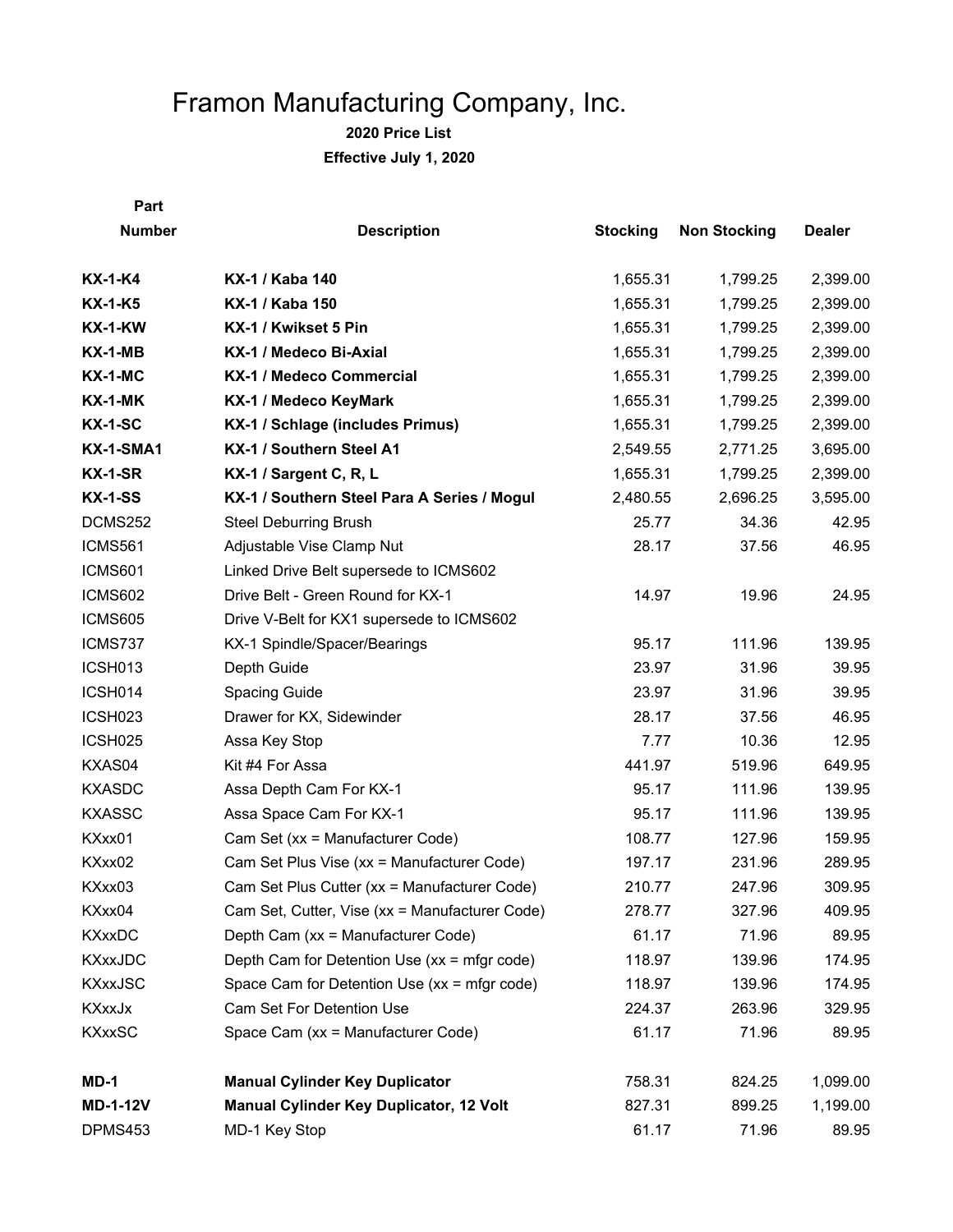| Part            |                                                 |                 |                     |               |
|-----------------|-------------------------------------------------|-----------------|---------------------|---------------|
| <b>Number</b>   | <b>Description</b>                              | <b>Stocking</b> | <b>Non Stocking</b> | <b>Dealer</b> |
| DPSH007         | <b>Yoke Rod</b>                                 | 29.97           | 39.96               | 49.95         |
| F2MS551         | Key Stop (Shoulder Stop)                        | 7.77            | 10.36               | 12.95         |
| FC078PALC       | MD-1 Cutter Coated                              | 136.12          | 147.96              | 184.95        |
| FC078PC         | <b>MD-1 Cutter Carbide</b>                      | 390.04          | 423.96              | 529.95        |
| <b>ICMS601</b>  | Linked Drive Belt supersede to JDMS601          |                 |                     |               |
| <b>JDMS601</b>  | Drive Belt - Green Round for MD-1               | 17.97           | 23.96               | 29.95         |
| <b>LKMS605</b>  | Drive V-Belt for MD-1 supersede to JDMS601      |                 |                     |               |
| SD <sub>1</sub> | <b>Sidewinder Duplicator</b>                    | 1,310.31        | 1,424.25            | 1,899.00      |
| SD <sub>2</sub> | Sidewinder 2 Code / Duplicator - 3 Rod Sets     | 1,586.31        | 1,724.25            | 2,299.00      |
| F2MS601         | Drive Belt for Sidewinder with 4" Drive Pulley  | 7.77            | 10.36               | 12.95         |
| GESH011         | Y Slide                                         | 87.72           | 103.20              | 129.00        |
| GESH013         | <b>Feed Shaft</b>                               | 26.97           | 35.96               | 44.95         |
| GESH014         | Feed Handle                                     | 14.97           | 19.96               | 24.95         |
| GESH017.2       | Depth Block                                     | 47.57           | 55.96               | 69.95         |
| GESH023         | T Nut - Tracer Side                             | 17.97           | 23.96               | 29.95         |
| GESH029         | Hand Held Key Stop                              | 13.17           | 17.56               | 21.95         |
| GESH031         | Spindle                                         | 50.97           | 59.96               | 74.95         |
| GESH040         | Depth Knob                                      | 37.37           | 43.96               | 54.95         |
| GESH304         | <b>Table Block</b>                              | 146.85          | 172.76              | 215.95        |
| GESH322         | Space Rod Locating Pin                          | 10.17           | 13.56               | 16.95         |
| GESH323         | Depth Rod Locating Pin                          | 10.17           | 13.56               | 16.95         |
| GESH324         | Locating Pin Adjusting Screw                    | 9.57            | 12.76               | 15.95         |
| GESH760         | Upgrade older style SD1 to Handle / Table       | 585.12          | 636.00              | 795.00        |
| GESH770         | Upgrade older style SD1 to SD2 - Three Rod Sets | 732.32          | 796.00              | 995.00        |
| GHCB082         | .082" Cutter for Tibbe / Fiat                   | 46.33           | 50.36               | 62.95         |
| GHCB093         | 3/32" Cutter                                    | 44.12           | 47.96               | 59.95         |
| GHCB093LS       | 3/32" Special For Plunge Cutting Lexus          | 47.80           | 51.96               | 64.95         |
| GHCB093LSKEY    | Special Setup Key To Accompany GHCB093LS        | 14.97           | 19.96               | 24.95         |
| GHCB3M          | 3 mm Cutter                                     | 44.12           | 47.96               | 59.95         |
| GHCC156         | 5/32" Cutter                                    | 44.12           | 47.96               | 59.95         |
| GHMS051         | Plastic Ball                                    | 8.97            | 11.96               | 14.95         |
| GHMS060         | <b>Cutter Head Clamp Nut</b>                    | 10.77           | 14.36               | 17.95         |
| GHMS061         | Vise Clamp Nut                                  | 10.77           | 14.36               | 17.95         |
| GHMS082         | .082" Guide For Tibbe / Fiat                    | 25.77           | 34.36               | 42.95         |
| GHMS093         | 3/32" Guide                                     | 25.77           | 34.36               | 42.95         |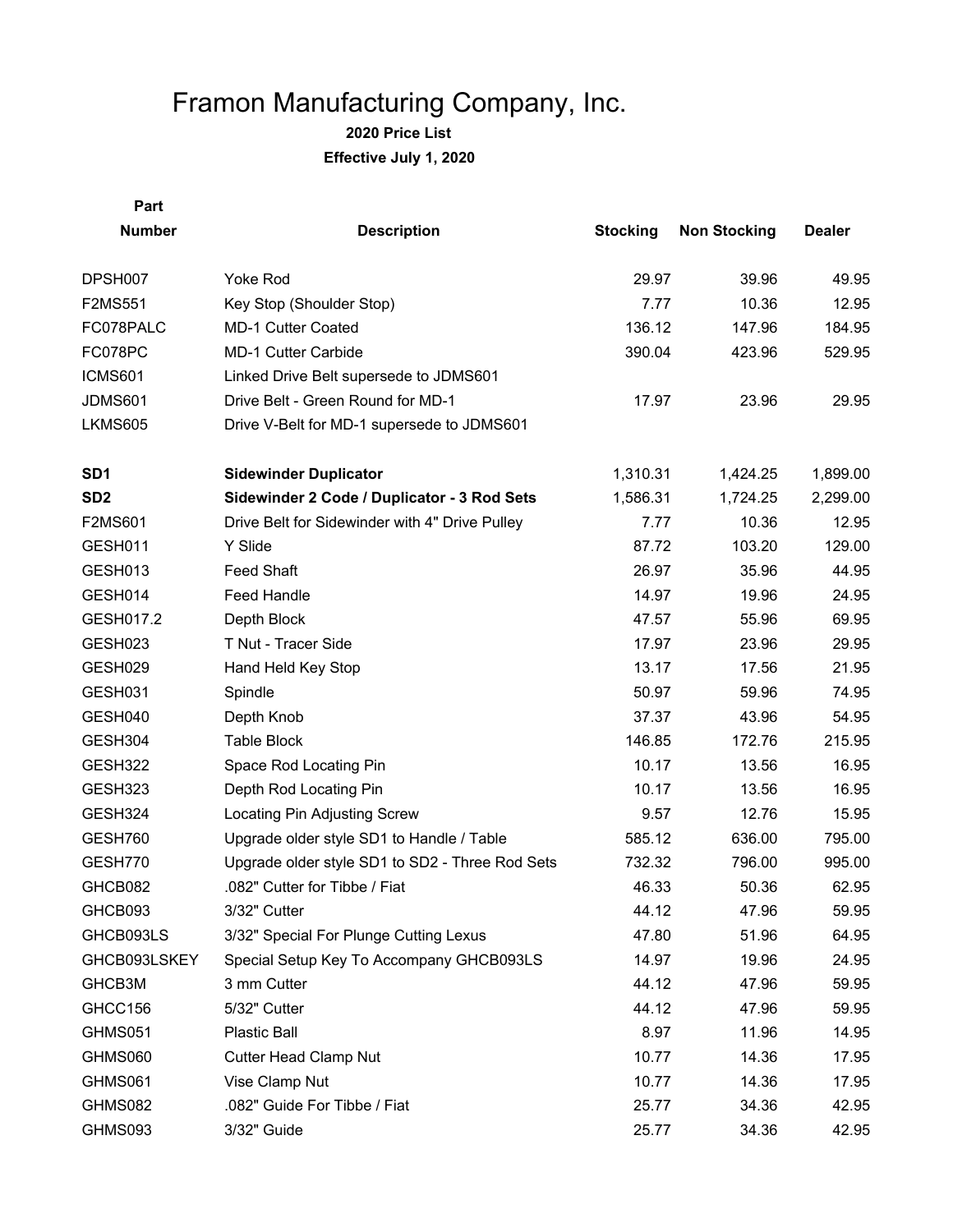**2020 Price List**

**Effective July 1, 2020**

| <b>Number</b>    | <b>Description</b>                              | <b>Stocking</b> | <b>Non Stocking</b> | <b>Dealer</b> |
|------------------|-------------------------------------------------|-----------------|---------------------|---------------|
| <b>GHMS156</b>   | 5/32" Guide                                     | 25.77           | 34.36               | 42.95         |
| <b>GHMS350</b>   | Sidewinder Instruction Manual                   | 17.97           | 23.96               | 29.95         |
| GHMS3M           | 3 mm Guide                                      | 25.77           | 34.36               | 42.95         |
| <b>GHMS452</b>   | <b>Ball Slide Modified</b>                      | 292.37          | 343.96              | 429.95        |
| GHMS461          | Chip Guard For Sidewinder Machine               | 29.97           | 39.96               | 49.95         |
| GHMS601          | Drive Belt (New style machines w/aluminum base) | 7.77            | 10.36               | 12.95         |
| GHMS651          | 1 1/2" Spindle Pulley                           | 23.97           | 31.96               | 39.95         |
| <b>GHMS652</b>   | 4" Drive Pulley                                 | 29.97           | 39.96               | 49.95         |
| GHMS751          | GM V & Z Series                                 | 108.77          | 127.96              | 159.95        |
| GHMS751SR        | GM V & Z Series Space Rod                       | 61.17           | 71.96               | 89.95         |
| <b>GHMS752</b>   | Lexus Long / Short Kit                          | 163.17          | 191.96              | 239.95        |
| GHMS752.5        | Kia Amanti Kit                                  | 108.77          | 127.96              | 159.95        |
| <b>GHMS752-S</b> | Lexus/Toyota Short Kit                          | 108.77          | 127.96              | 159.95        |
| GHMS753          | Infiniti Kit                                    | 108.77          | 127.96              | 159.95        |
| GHMS754          | Honda Kit                                       | 108.77          | 127.96              | 159.95        |
| <b>GHMS755</b>   | Volkswagen / Audi Kit                           | 108.77          | 127.96              | 159.95        |
| GHMS756          | Mercedes 4 Track Kit                            | 108.77          | 127.96              | 159.95        |
| GHMS757          | Hyundai / Kia Kit                               | 108.77          | 127.96              | 159.95        |
| <b>GHMS758</b>   | <b>BMW 4 Track Kit</b>                          | 108.77          | 127.96              | 159.95        |
| <b>GHMS759</b>   | Saab BC0001-2865 Kit                            | 108.77          | 127.96              | 159.95        |
| GHMS760          | Subaru Kit                                      | 108.77          | 127.96              | 159.95        |
| GHMS761          | <b>Fiat Kit</b>                                 | 108.77          | 127.96              | 159.95        |
| GHMS762          | Ford Kit                                        | 108.77          | 127.96              | 159.95        |
| GHMS764          | <b>BMW 2 Track Kit</b>                          | 108.77          | 127.96              | 159.95        |
| GHMS765          | Lexus 80000 Series Kit                          | 129.17          | 151.96              | 189.95        |
| GHMS766          | Hyundai T/C Two Track Kit                       | 129.17          | 151.96              | 189.95        |
| GHMS766DR        | Hyundai T/C Depth Rod                           | 61.17           | 71.96               | 89.95         |
| GHMS767          | Chevy Captiva / Pontiac G8 Kit                  | 108.77          | 127.96              | 159.95        |
| GHMS768          | Opel / Pontiac GTO Kit                          | 108.77          | 127.96              | 159.95        |
| GHMS769          | Volvo DH0001-4000 2 Track Kit                   | 108.77          | 127.96              | 159.95        |
| GHMS770          | Volvo 1V00001-12295 4 Track Kit (Staggered)     | 108.77          | 127.96              | 159.95        |
| GHMS771          | Kia D/KD0001-3000 2 Track Kit                   | 108.77          | 127.96              | 159.95        |
| GHMS773          | Mercedes 2 Track Kit                            | 108.77          | 127.96              | 159.95        |
| GHMS775          | <b>Tibbe Code Cutting Fixture</b>               | 250.92          | 295.20              | 369.00        |
| GHSH0601         | Standard Vise Set (A/B)                         | 142.77          | 167.96              | 209.95        |
| <b>GHSHAUD</b>   | Audi / Volkswagen Vise Set                      | 142.77          | 167.96              | 209.95        |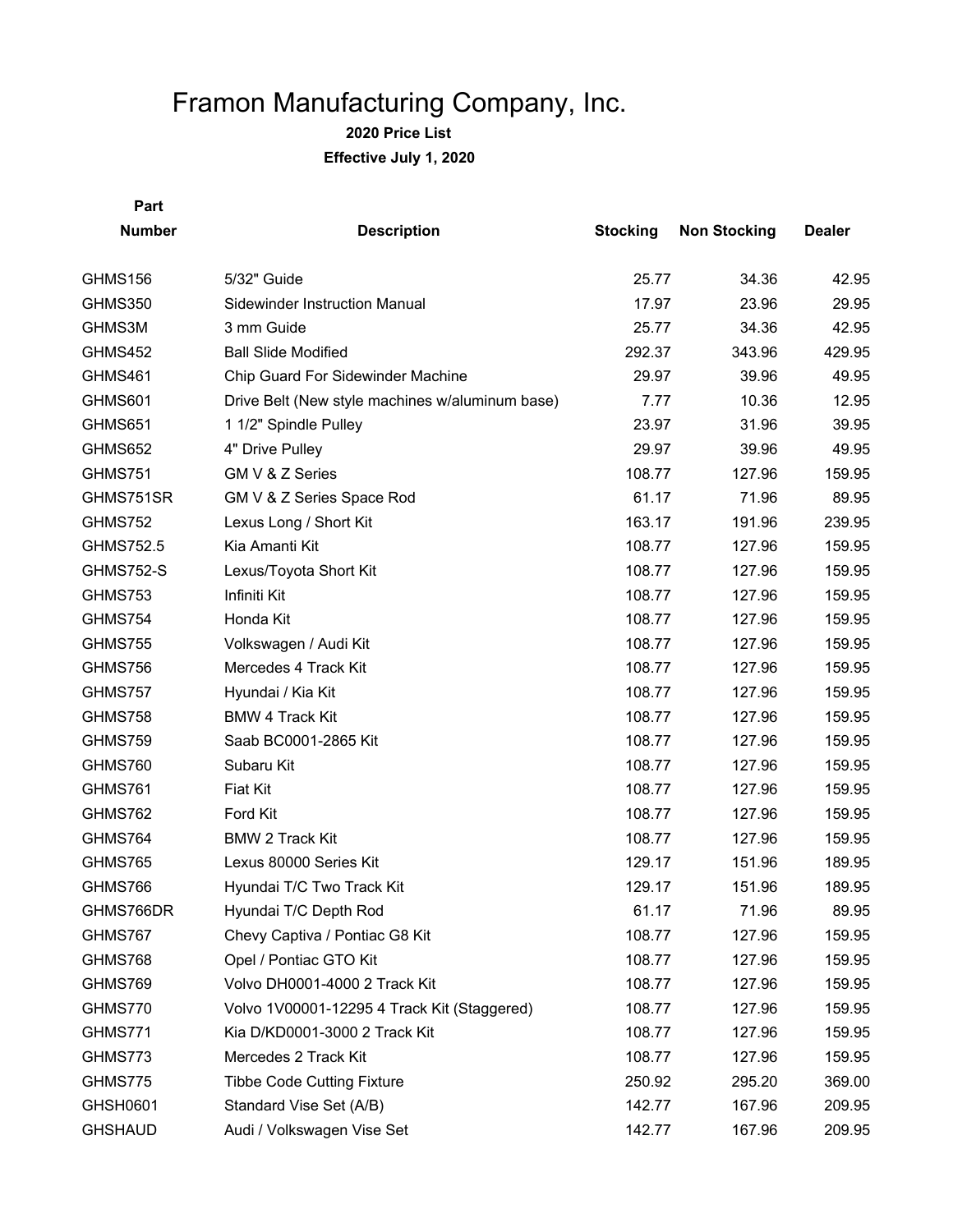**2020 Price List**

**Effective July 1, 2020**

| Part                |                                                 |                 |                     |               |
|---------------------|-------------------------------------------------|-----------------|---------------------|---------------|
| <b>Number</b>       | <b>Description</b>                              | <b>Stocking</b> | <b>Non Stocking</b> | <b>Dealer</b> |
| <b>GHSHAUDI</b>     | Audi / Volkswagen Vise, Cutter & Guide Set      | 203.97          | 239.96              | 299.95        |
| <b>TKM-100</b>      | <b>Tubular Code Machine</b>                     | 1,172.31        | 1,274.25            | 1,699.00      |
| GHMS601             | Drive Belt (New style machines w/aluminum base) | 7.77            | 10.36               | 12.95         |
| <b>TCA1001</b>      | Carbide Cutter                                  | 47.57           | 55.96               | 69.95         |
| <b>TKMS102</b>      | Ace Spacing Plate                               | 9.57            | 12.76               | 15.95         |
| <b>TKMS351</b>      | <b>Instruction Manual</b>                       | 17.97           | 23.96               | 29.95         |
| <b>TKMS451</b>      | Decoding Depth Indicator                        | 67.97           | 79.96               | 99.95         |
| <b>TKMS601</b>      | Drive Belt (Old style machines w/wood base)     | 7.77            | 10.36               | 12.95         |
| TKSH004             | 7/16 Carriage Rod                               | 23.97           | 31.96               | 39.95         |
| <b>TKSH015</b>      | Chuck Body                                      | 129.17          | 151.96              | 189.95        |
| TKSH016             | <b>Chuck Closer</b>                             | 50.97           | 59.96               | 74.95         |
| TKSH017             | Collet                                          | 57.77           | 67.96               | 84.95         |
| <b>TKSH020</b>      | Rotary Chuck Plunger                            | 28.77           | 38.36               | 47.95         |
| <b>TKSH107</b>      | Chicago Depth Cam                               | 54.37           | 63.96               | 79.95         |
| <b>Tools / Misc</b> |                                                 |                 |                     |               |
| BYP <sub>2</sub>    | <b>Doorknob Bypass Tool (Limited Stock)</b>     | 27.17           | 31.96               | 39.95         |
| CPB1                | <b>SFIC Pinning/Capping Block</b>               | 54.37           | 63.96               | 79.95         |
| <b>CBPUNCH</b>      | Ejecting Pin / Punch                            | 11.97           | 15.96               | 19.95         |
| <b>CBCAP</b>        | Capping Tool                                    | 11.97           | 15.96               | 19.95         |
| DT <sub>1</sub>     | <b>Frame Dimpling Tool</b>                      | 57.77           | 67.96               | 84.95         |
| DTSC001             | 3/8-24 x 1 Flat Head Socket Screw               | 3.00            | 4.00                | 5.00          |
| <b>F2MS560-W</b>    | Work Light, MS1 Stud, L Bracket (Limited Stock) | 40.77           | 47.96               | 59.95         |
| <b>IMMS001</b>      | <b>Impressioning Tool</b>                       | 54.37           | 63.96               | 79.95         |
| IMSC001-PK4         | 10/32 x 1/4" Cont Point Screw (4-pack)          | 5.97            | 7.96                | 9.95          |
| SDK1                | <b>Safe Deposit Killer Kit</b>                  | 101.97          | 119.96              | 149.95        |
| <b>SDKA</b>         | Diebold 175-05 Guide                            | 17.97           | 23.96               | 29.95         |
| <b>SDKB</b>         | S&G 4400 / Ilco 400 Guide                       | 17.97           | 23.96               | 29.95         |
| <b>SDKC</b>         | S&G 4442 Guide                                  | 17.97           | 23.96               | 29.95         |
| TLS1                | <b>Tubular Lock Saw</b>                         | 29.21           | 34.36               | 42.95         |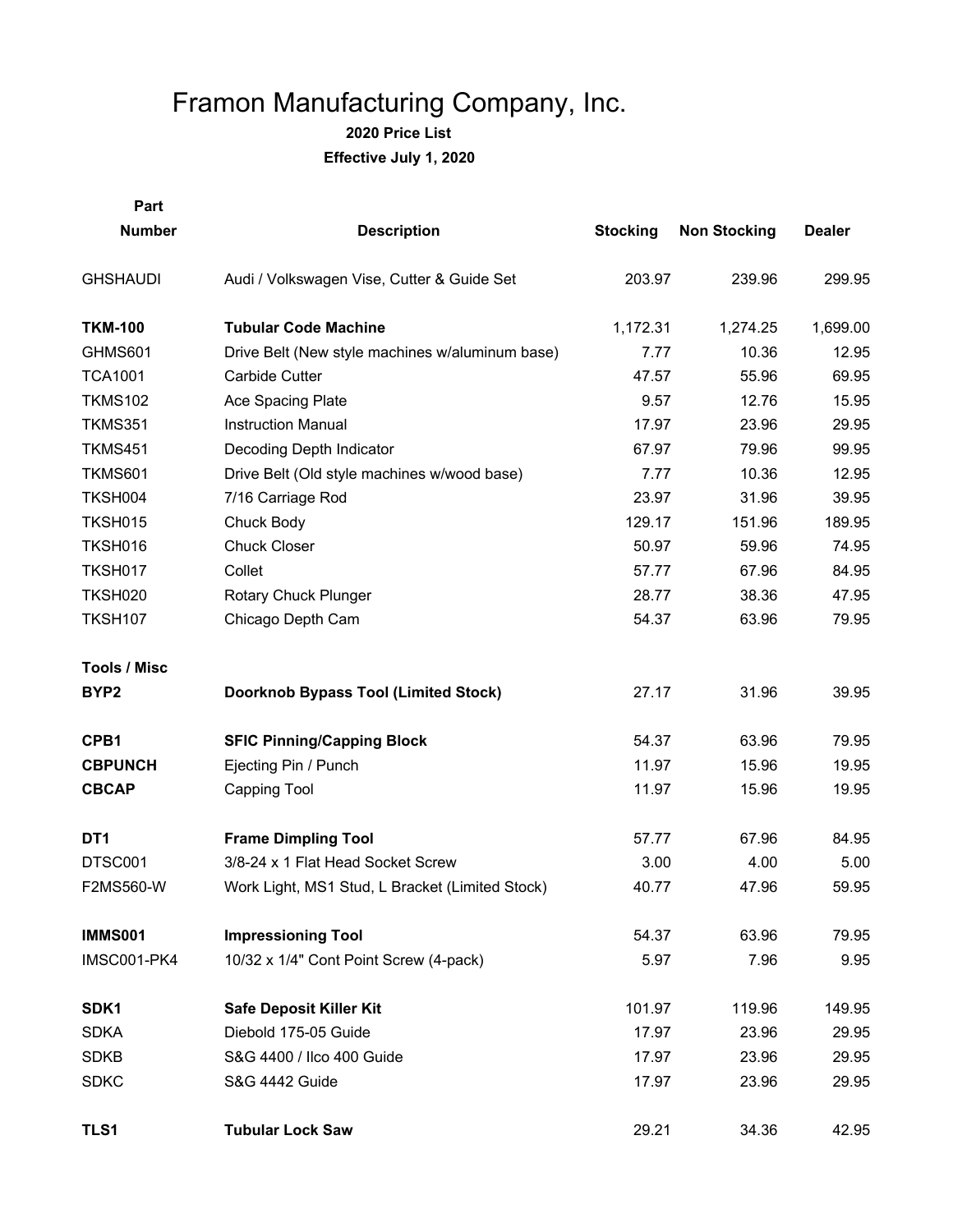**2020 Price List**

**Effective July 1, 2020**

| <b>Part</b>            |                                                |                 |                     |               |
|------------------------|------------------------------------------------|-----------------|---------------------|---------------|
| <b>Number</b>          | <b>Description</b>                             | <b>Stocking</b> | <b>Non Stocking</b> | <b>Dealer</b> |
|                        |                                                |                 |                     |               |
| 220VMOTOR              | Upcharge for 220V Motor                        | 100.00          | 100.00              | 150.00        |
| 12VMOTOR               | Upcharge for 12V Motor                         | 100.00          | 100.00              | 150.00        |
| <b>Software</b>        |                                                |                 |                     |               |
| <b>GCODE</b>           | Genericode Windows Version                     | 500.40          | 556.00              | 695.00        |
| <b>ASGCODE</b>         | Genericode Promo Pricing (5+ programs)         | 356.40          | 396.00              | 695.00        |
| <b>ATGCODE</b>         | Automotive Gcode Program                       | 215.96          | 239.96              | 299.95        |
| <b>CARDXP</b>          | CardXpress Card Generation Program Download    | 79.96           | 79.96               | 99.95         |
| <b>CARDXP USB</b>      | CardXpress Card Generation Program / USB       | 87.96           | 87.96               | 109.95        |
| <b>GWINUC DL</b>       | Genericode Windows Update / Download           | 111.96          | 111.96              | 139.95        |
| <b>GWINUC USB</b>      | Genericode Windows Update / Mailed / USB Stick | 127.96          | 127.96              | 159.95        |
| <b>GWINUC CD</b>       | Genericode Windows Update / Mailed / CD-ROM    | 131.96          | 131.96              | 164.95        |
| <b>GCODE</b>           | Genericode Windows Version                     | 500.40          | 556.00              | 695.00        |
| <b>GCODEONLINE</b>     | Genericode Online Web Version                  | 79.96           | 79.96               | 99.95         |
| <b>ADDONLINE</b>       | Add Gcodeonline.com To Update For One Year     | 47.96           | 47.96               | 59.95         |
| <b>GCRDSK</b>          | Genericode Replacement Disk                    | 28.00           | 28.00               | 35.00         |
| <b>GCTRADE</b>         | Genericode Trade In Program                    | 199.96          | 199.96              | 249.95        |
| <b>Carbide Cutters</b> |                                                |                 |                     |               |
| <b>DBC1035</b>         | .035" Carbide Cutter                           | 103.00          | 111.96              | 139.95        |
| <b>DBC1045</b>         | .045" Carbide Cutter                           | 103.00          | 111.96              | 139.95        |
| <b>DBC1055</b>         | .055" Carbide Cutter                           | 106.68          | 115.96              | 144.95        |
| <b>DBC1066</b>         | .066" Carbide Cutter                           | 121.40          | 131.96              | 164.95        |
| <b>DBC1066S</b>        | .066" Carbide Cutter Side Milling              | 125.08          | 135.96              | 169.95        |
| <b>DBC1085S</b>        | .085" Carbide Cutter Side Milling              | 169.24          | 183.96              | 229.95        |
| <b>DBC1088</b>         | .088" Carbide Cutter                           | 136.12          | 147.96              | 184.95        |
| <b>DBC1103</b>         | .103" Carbide Cutter                           | 143.48          | 155.96              | 194.95        |
| <b>Milling Cutters</b> |                                                |                 |                     |               |
| FC10031                | Schlage Cutter                                 | 106.68          | 115.96              | 144.95        |
| FC10045                | Standard Wide Angle Cutter                     | 106.68          | 115.96              | 144.95        |
| FC10070                | <b>Detention Cutter Wide Angle</b>             | 147.16          | 159.96              | 199.95        |
| <b>FC4590T</b>         | <b>Titan Special Cutter</b>                    | 147.16          | 159.96              | 199.95        |
| FC7863                 | <b>Sargent Cutter</b>                          | 106.68          | 115.96              | 144.95        |
| FC7957                 | Kaba Special                                   | 147.16          | 159.96              | 199.95        |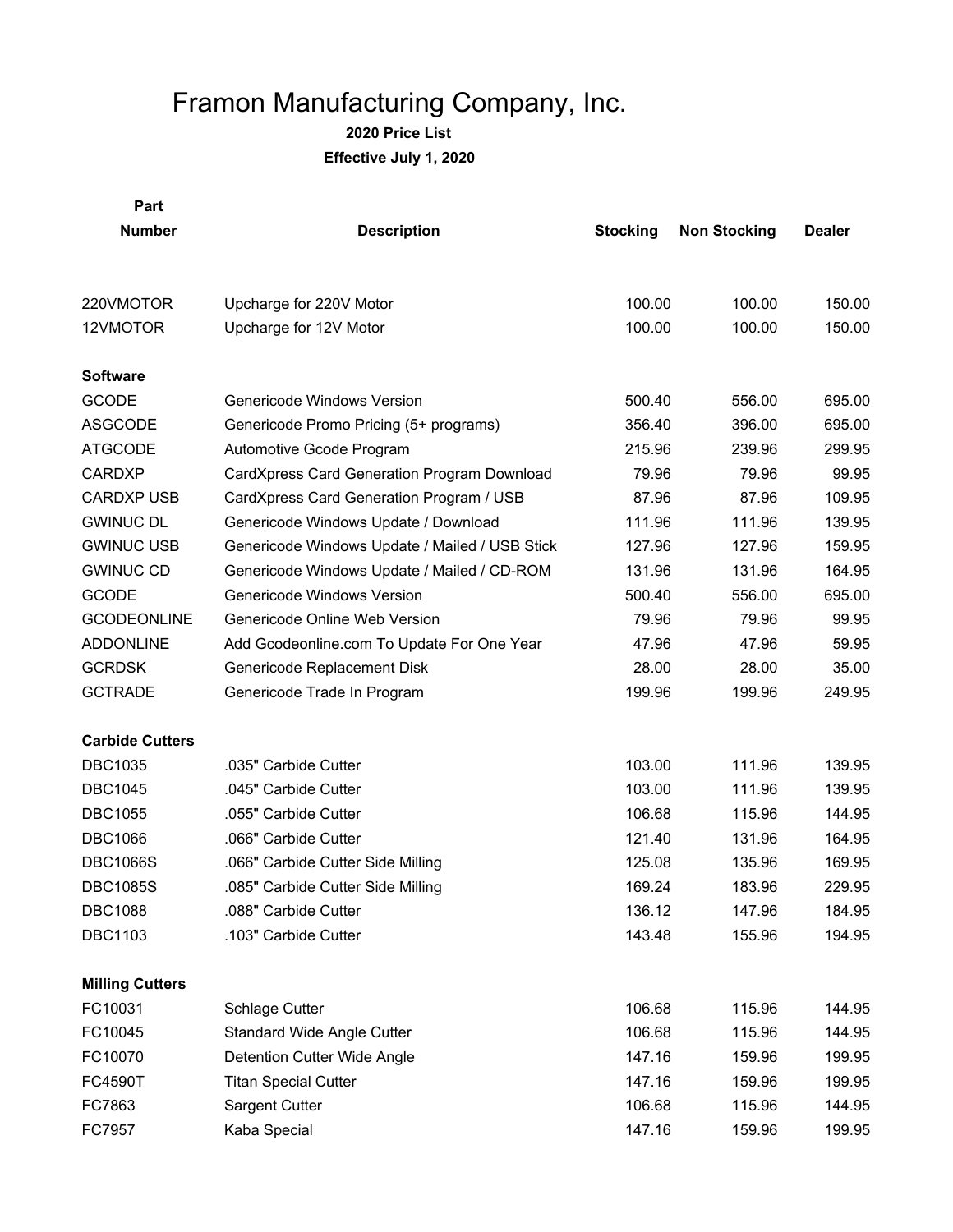| Part                             |                                                    |                 |                     |               |
|----------------------------------|----------------------------------------------------|-----------------|---------------------|---------------|
| <b>Number</b>                    | <b>Description</b>                                 | <b>Stocking</b> | <b>Non Stocking</b> | <b>Dealer</b> |
| FC8445                           | <b>Standard Cutter</b>                             | 95.64           | 103.96              | 129.95        |
| FC8615                           | Medeco Cutter                                      | 106.68          | 115.96              | 144.95        |
| FC8735                           | Foreign Auto Cutter                                | 106.68          | 115.96              | 144.95        |
| FC9032                           | Assa Cutter                                        | 106.68          | 115.96              | 144.95        |
| FC9045                           | <b>Standard Cylinder Cutter</b>                    | 106.68          | 115.96              | 144.95        |
| FC9054                           | I-Core Cutter                                      | 106.68          | 115.96              | 144.95        |
| FC9063                           | <b>Detention Cutter</b>                            | 106.68          | 115.96              | 144.95        |
| FC9090                           | Kwikset, Weiser, Weslock Cutter                    | 106.68          | 115.96              | 144.95        |
| <b>High Speed Steel Slotters</b> |                                                    |                 |                     |               |
| <b>FFS1020</b>                   | .020" High Speed Steel Slotter                     | 36.03           | 39.16               | 48.95         |
| FFS1030                          | .030" High Speed Steel Slotter                     | 36.76           | 39.96               | 49.95         |
| <b>FFS1045</b>                   | .045" High Speed Steel Slotter                     | 38.24           | 41.56               | 51.95         |
| <b>FFS1055</b>                   | .055" High Speed Steel Slotter                     | 41.92           | 45.56               | 56.95         |
| <b>FFS1066</b>                   | .066" High Speed Steel Slotter                     | 43.39           | 47.16               | 58.95         |
| <b>FFS1088</b>                   | .088" High Speed Steel Slotter                     | 47.07           | 51.16               | 63.95         |
|                                  | <b>Laser Key Products Machines And Parts</b>       |                 |                     |               |
| <b>LKP1001</b>                   | 3-D Pro Xtreme w/Laptop & Laptop Holder            | 4,000.00        | 4,250.00            | 5,250.00      |
| <b>LKP1002</b>                   | Jaw 1 - High Security Moveable                     | 60.00           | 60.00               | 75.00         |
| LKP1003                          | Jaw 1 - High Security Stationary                   | 48.00           | 48.00               | 60.00         |
| <b>LKP1004</b>                   | Jaw 2 - Box - Order From LKP Only                  |                 |                     |               |
| <b>LKP1005</b>                   | <b>Tubular Jaw</b>                                 | 336.00          | 336.00              | 420.00        |
| <b>LKP1006</b>                   | <b>Brush Wheel</b>                                 | 17.60           | 17.60               | 22.00         |
| <b>LKP1007</b>                   | <b>Bolt Down Kit</b>                               | 40.00           | 40.00               | 50.00         |
| <b>LKP1008</b>                   | TR2.5 End Mill (Single-Ended HS Cutter)            | 68.00           | 68.00               | 85.00         |
| <b>LKP1009</b>                   | TR62.2 End Mill (Lexus 80000 Series - 3D Pro Only) | 68.00           | 68.00               | 85.00         |
| <b>LKP1010</b>                   | Tracer Tip (Double Ended)                          | 56.00           | 56.00               | 70.00         |
| <b>LKP1011</b>                   | Stylus (Calibration Gauge Pin)                     | 44.00           | 44.00               | 55.00         |
| <b>LKP1012</b>                   | Tip Stop / High Security Jaw                       | 16.00           | 16.00               | 20.00         |
| <b>LKP1014</b>                   | Tibbe Fixture (Elite or Xtreme)                    | 336.00          | 336.00              | 420.00        |
| LKP1015                          | Laptop Mount                                       | 44.00           | 44.00               | 55.00         |
| <b>LKP1016</b>                   | <b>Cutter Wheel</b>                                | 84.00           | 84.00               | 105.00        |
| <b>LKP1018</b>                   | Carbide Cutter For Jaw 2                           | 420.00          | 420.00              | 525.00        |
| LKP1019                          | <b>Tubular Cutter</b>                              | 68.00           | 68.00               | 85.00         |
| LKP1021                          | <b>Slotting Cutter</b>                             | 68.00           | 68.00               | 85.00         |